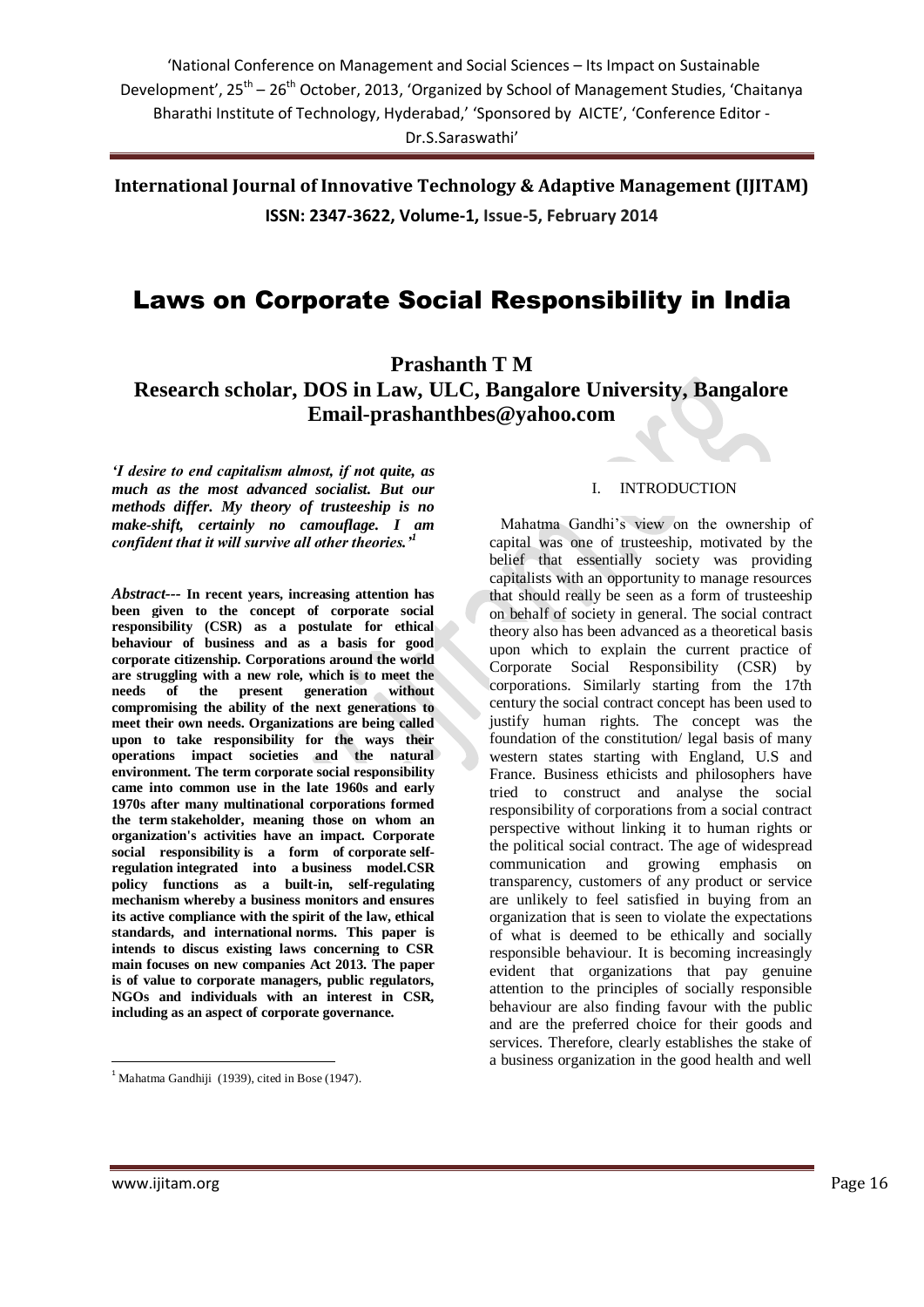'National Conference on Management and Social Sciences – Its Impact on Sustainable Development', 25<sup>th</sup> - 26<sup>th</sup> October, 2013, 'Organized by School of Management Studies, 'Chaitanya Bharathi Institute of Technology, Hyderabad,' 'Sponsored by AICTE', 'Conference Editor -

### Dr.S.Saraswathi'

# **International Journal of Innovative Technology & Adaptive Management (IJITAM) ISSN: 2347-3622, Volume-1, Issue-5, February 2014**

being of a society of which it is a part<sup>2</sup>. The study and practice of corporate social responsibility appear to be alive and well, as thousands of companies are vying to gain recognition by adopting the CSR label. Since 2000, over 5300 businesses and 130 countries have joined the United Nations" Global Compact, the largest extant international CSR initiative<sup>3</sup>. The World Bank, OECD, and the International Labour Organization all run similar initiatives with thousands of members<sup>4</sup>. The major challenges of CSR in the current business activities are the business case for CSR, monitoring, certification and reporting, mainstreaming CSR in the supply chain, the role of public policy in CSR.

 The concept of Corporate Social Responsibility was first mentioned 1953<sup>5</sup>. However, the term CSR became only popular in the 1990s, when the German Betapharm, a generic pharmaceutical company decided to implement CSR. The generic market is characterized by an interchange ability of products. In 1997 a halt in sales growth led the company to the realization that in the generic drugs market companies could not differentiate on price or quality. This was the prelude for the company to adopt CSR as an expression of the company"s values and as a part of its corporate strategies. The Term Corporate Social Responsibility is imprecise and its application differs. CSR can not only refer to the compliance of human right standards, labour and social security arrangements, but also to the fight against climate change, sustainable

management of natural resources and consumer protection. Several terms have been used interchangeably with CSR, they include, business ethics, corporate citizenship, corporate accountability, sustainability and corporate responsibility<sup>6</sup>.

 The legal focus on corporate social responsibility is strictly speaking a recent phenomenon. International legal consequences of multinational operations are deemed to be most relevant, at least with regard to obligations, in areas such as human rights and damages arising from inadequate environmental, health, labour, and safety standards. Those are the policy domains that have attracted the greatest attention on the part of international legal theoreticians and practitioners working in this specific field. By implication, that is where examples of emerging patterns of problem conceptualization and management are found. Under the banner of CSR, these institutions<sup>7</sup> have sought to raise public awareness about the necessity for TNCs to abide by certain health, environmental, and social standards. The European Union ("EU") has been at the forefront of soft law developments in the field of CSR. EU institutions have taken an active role in encouraging, by means of resolutions, communications, and recommendations, the voluntary adoption of codes of conduct by transnational corporations ("TNCs").

 The key legal and policy instruments have been scrutinized for that purpose and their task is to make sure that the process of global and economic and social change is managed properly and fairly. Several guidelines or standards have been developed to serve as frameworks for CSR they are: the Draft UN Code of Conduct on Transnational Corporations, the OECD Guidelines for Multinational Enterprises, the ILO Tripartite Declaration of Principles Concerning Multinational Enterprises and Social Policy, UN Agenda 21, the UN Global Compact, and the UN Norms on the

**.** 

<sup>1</sup> <sup>2</sup> The Importance of Corporate Social Responsibility and Its Limits, María de-los Ángeles Gil Estallo & Fernando Giner dela Fuente & Carles Gríful-Miquela, Published online: 6 June 2007# International Atlantic Economic Society 2007.

<sup>&</sup>lt;sup>3</sup>See Participants and Stakeholders, U.N. GLOBAL COMPACT, [http://www.](http://www/) unglobalcompact.org/Participants And Stakeholders/index.html.

<sup>4</sup> See Owen E. Herrnstadt, Are International Framework Agreements a Path to Corporate Social Responsibility, 10 U. PENN. J. BUS. & EMP. L. 187, 196-200 (2007); see also Pieter De Koster & Peter Van den Eynde, International Framework Agreements on Corporate Social Responsibility: Conflict of Laws and Enforcement, 10(2) BUS. L. INT"L 128, 128-34  $(2009)$ ).

<sup>&</sup>quot;Social Responsibilities of the Businessman" by William J. Bowen.

<sup>6</sup> Research capsule : The status of corporate social responsibility in India – a note, environmental management centre,May 2005 <sup>7</sup> mainly the European Parliament and the Commission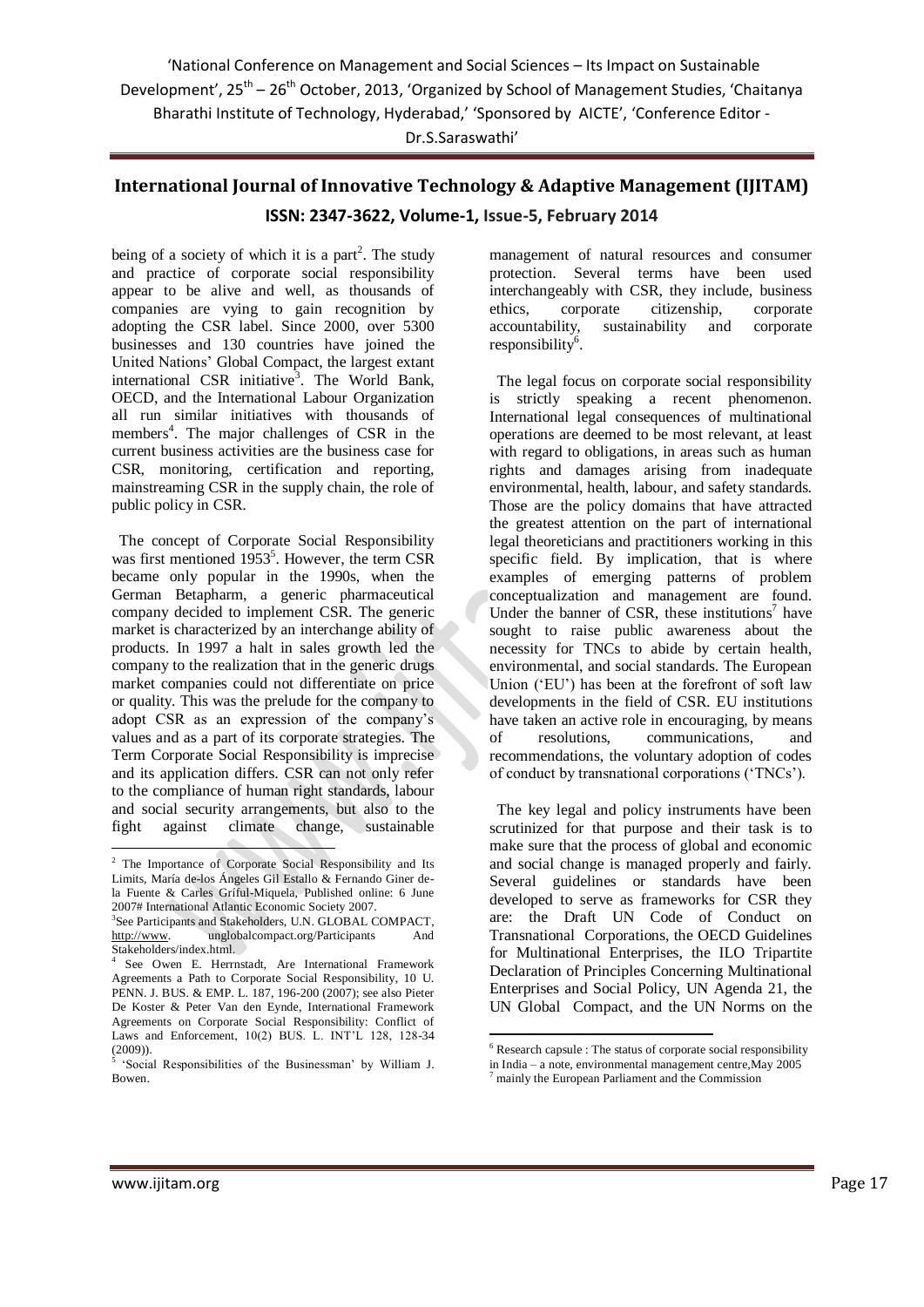'National Conference on Management and Social Sciences – Its Impact on Sustainable Development', 25<sup>th</sup> - 26<sup>th</sup> October, 2013, 'Organized by School of Management Studies, 'Chaitanya Bharathi Institute of Technology, Hyderabad,' 'Sponsored by AICTE', 'Conference Editor - Dr.S.Saraswathi'

## **International Journal of Innovative Technology & Adaptive Management (IJITAM) ISSN: 2347-3622, Volume-1, Issue-5, February 2014**

Responsibilities of Transnational Corporations and Other Business Enterprises with Regard to Human Rights, and EC Directives on equal treatment. Since international law still struggles with issues of enforcement and legitimacy, many companies have simply crafted their own codes or signed on to voluntary agreements to indicate to consumers that they intend to be "socially responsible" wherever they operate. While the codes are essentially unenforceable, the idea is that they will be ethically binding on the companies and monitored closely by consumers and NGOs. And these Guidelines" recommendations express the shared values of the governments of countries from which a large share of international direct investment originates and which are home to many of the largest multinational enterprises. The Guidelines aim to promote positive contributions by enterprises to economic, environmental and social progress worldwide. The United Nations Special Representative on Transnational Corporations and Human Rights that is the Ruggie Report 2008 made clear that corporations have a responsibility to protect human rights. This responsibility is defined as follows: [The corporate] responsibility to respect is defined by social expectations - as part of what is sometimes called a company's social licence to operate and "doing no harm" is not merely a passive responsibility for firms but may entail positive steps. To discharge the responsibility to respect requires due diligence. This concept describes the steps a company must take to become aware of, prevent and address adverse human rights impacts<sup>8</sup>. This is a strong and important statement, especially as it is supported by key business organisations. It also recognises that the responsibility to respect is expected of all corporations, and not just a few large transnational corporations.

#### *Indian context*

 In India there are an existent but small number of companies which practice CSR. CSR is not a new

concept in India. Ever since their inception, corporate like the Tata Group, the Aditya Birla Group, and [Indian Oil Corporation,](http://en.wikipedia.org/wiki/Indian_Oil_Corporation) to name a few have been involved in serving the community. Through donations and charity events, many other organizations have been doing their part for the society. The basic objective of CSR in these days is to maximize the company's overall impact on the society and stakeholders. CSR policies, practices and programs are being comprehensively integrated by an increasing number of companies throughout their business operations and processes. A growing number of corporate feel that CSR is not just another form of indirect expense but is important for protecting the goodwill and reputation, defending attacks and increasing business competitiveness. Over the past several decades, the Tatas have established Trusts, which enabled setting up of institutions like the Indian Institute of Science (IISc) and the Tata Institute for Fundamental Research (TIFR) and TATA"s CSR activities in Jamshedpur include the provision of full health and education expenses for all employees and the management of schools and hospitals.. Wipro Chairman Azim Premji has pledged to donate nearly Rs 10,000 crores for improving school education in the country. Infosys commits one per cent of its profits every year to social causes through the Infosys Foundation. The Birlas, the Mahindras, the Kalyanis and several other large corporations have been spending a fraction of their profits on social causes.

 The supreme legal document concerning to CSR, the Constitution of India under Art. 297vests natural resources in the Union govt and Art 39(b) requires distribution of resources to sub serve the common good, commercial practice in the oil and gas industry1. And the section 135 and schedule VI of the Companies Act 2013, and other legal norms are the human rights<sup>9</sup>, environmental protection, consumer protection, taxation laws, and minimum standards set by law in other matters are also governs this. These are universal principles

**Ruggie Report**, 2008, paras. S4--61

 9 International Journal of Applied Research and Studies (iJARS) ISSN: 2278-9480 Volume 2, Issue 4 (April- 2013) www.ijars.in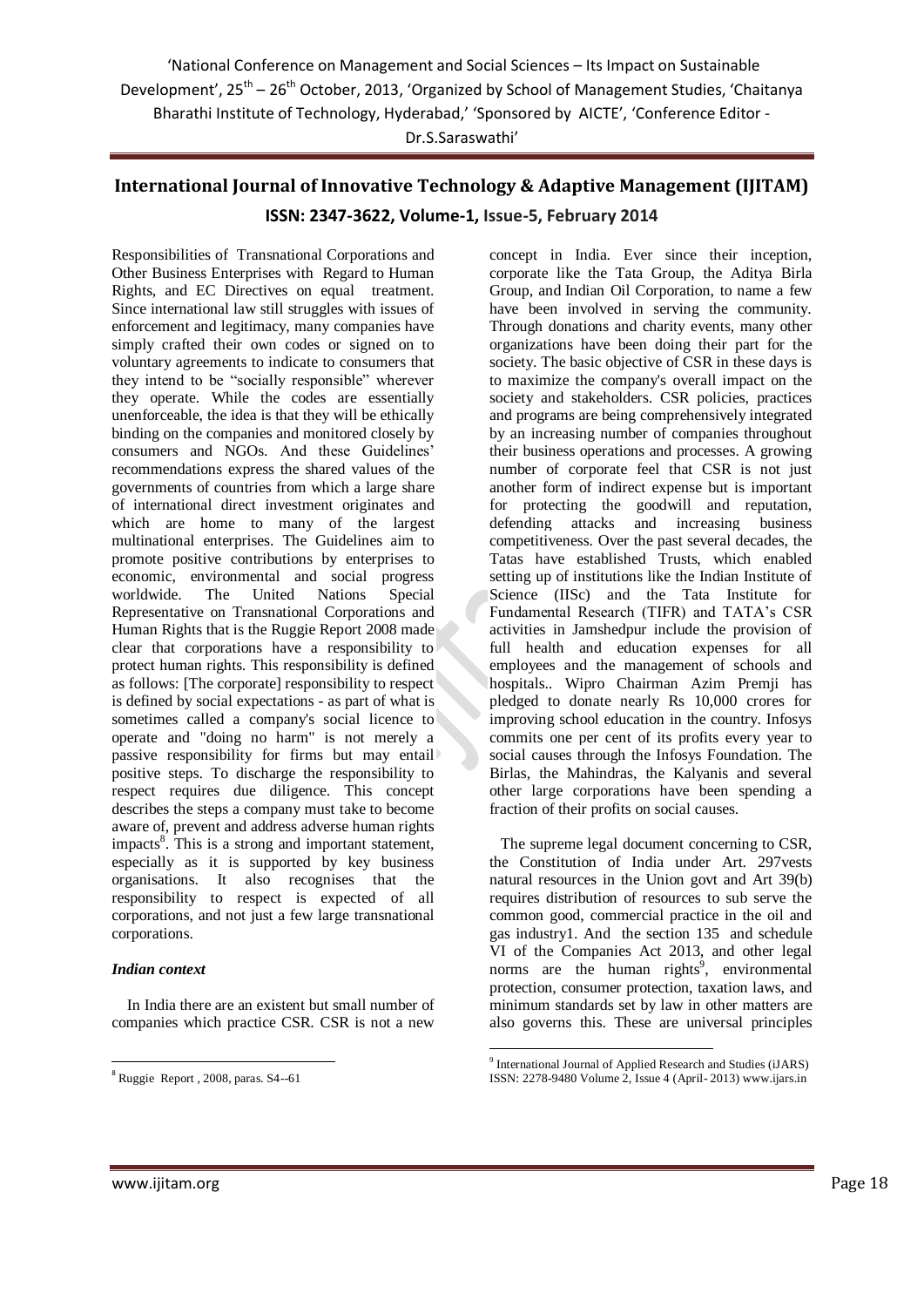'National Conference on Management and Social Sciences – Its Impact on Sustainable Development', 25<sup>th</sup> - 26<sup>th</sup> October, 2013, 'Organized by School of Management Studies, 'Chaitanya Bharathi Institute of Technology, Hyderabad,' 'Sponsored by AICTE', 'Conference Editor - Dr.S.Saraswathi'

### **International Journal of Innovative Technology & Adaptive Management (IJITAM) ISSN: 2347-3622, Volume-1, Issue-5, February 2014**

that are irreversible and have found an important niche in almost all the nations. So any corporation, indigenous or international, shall have to comply with the legal norms of the nation. The new Companies law in India which the Parliament received the assent of the President on the 29th August, 2013 makes it mandatory for companies to earmark at least 2 percent of their average net profits for the preceding three financial years, for implementing a corporate social responsibility (CSR) strategy. The idea is that if we could divert some corporate energy and the corporate way of doing business into our development sector, for a country like India it could help enormously. According to Union Minister, this stipulation makes India the first [country](http://www.thehindu.com/business/companies/new-companies-bill-mandates-csr-spending/article4217872.ece) in the world to legally mandate corporate spending on social welfare.

#### THE COMPANIES ACT 2013

 The sections 135 and Schedule VII of the Companies act 2013 deal with CSR. The term "CSR" itself is not defined in the Companies act 2013. However, Schedule VII of the Companies act, stated that, requires the CSR policy created by the CSR Committee to involve at least one of the focus areas which is mentioned in VI schedule. New Act on companies came in to force this year. Under Section 135 (1) of the companies Act  $2013^{10}$ mandates that, every company having net worth of rupees five hundred crore or more, or turnover of rupees one thousand crore or more or a net profit of rupees five crore or more during any financial year shall constitute a Corporate Social Responsibility Committee of the Board consisting of three or more directors, out of which at least one director shall be an independent director. And under section 135 (2) deals with the Board's responsibility on reporting under sub-section (3) of section 134 mandates that, disclose the composition of the Corporate Social Responsibility Committee. On the quantum of responsibility Section 135 (5) stats that, the Board of every company referred to in sub-section (1) of

section 135, shall ensure that the company spends, in every financial year, at least two per cent. of the average net profits of the company made during the three immediately preceding financial years, in pursuance of its Corporate Social Responsibility Policy: Provided that the company shall give preference to the local area and areas around it where it operates, for spending the amount earmarked for Corporate Social Responsibility activities: Provided further that if the company fails to spend such amount, the Board shall, in its report made under clause (o) of sub-section (3) of section 134, specify the reasons for not spending the amount.

 Under Section 135 (3) of the Act state Committee is mandated that it should, formulate and recommend to the Board, a Corporate Social Responsibility Policy which shall indicate the activities to be undertaken by the company as specified in Schedule VII. Recommend the amount of expenditure to be incurred on the activities referred. And it should monitor the Corporate Social Responsibility Policy of the company from time to time. Under section 135 (4) The Board of every company referred to in sub-section (1) of section 135 shall, after taking into account the recommendations made by the Corporate Social Responsibility Committee, approve the Corporate Social Responsibility Policy for the company and disclose contents of such Policy in its report and also place it on the company's website, if any, in such manner as may be prescribed. And it should be ensure that the activities as are included in Corporate Social Responsibility Policy of the company are undertaken by the company.

Schedule VI of the new Companies Act  $2013<sup>11</sup>$ speaks about the Activities which may be included by companies in their Corporate Social

1

1

<sup>10</sup> Companies Act 2013, Notification, *New Delhi, the* 30*th August,* 2013

<sup>11</sup> Companies Act 2013, Notification, *New Delhi, the* 30*th August,* 2013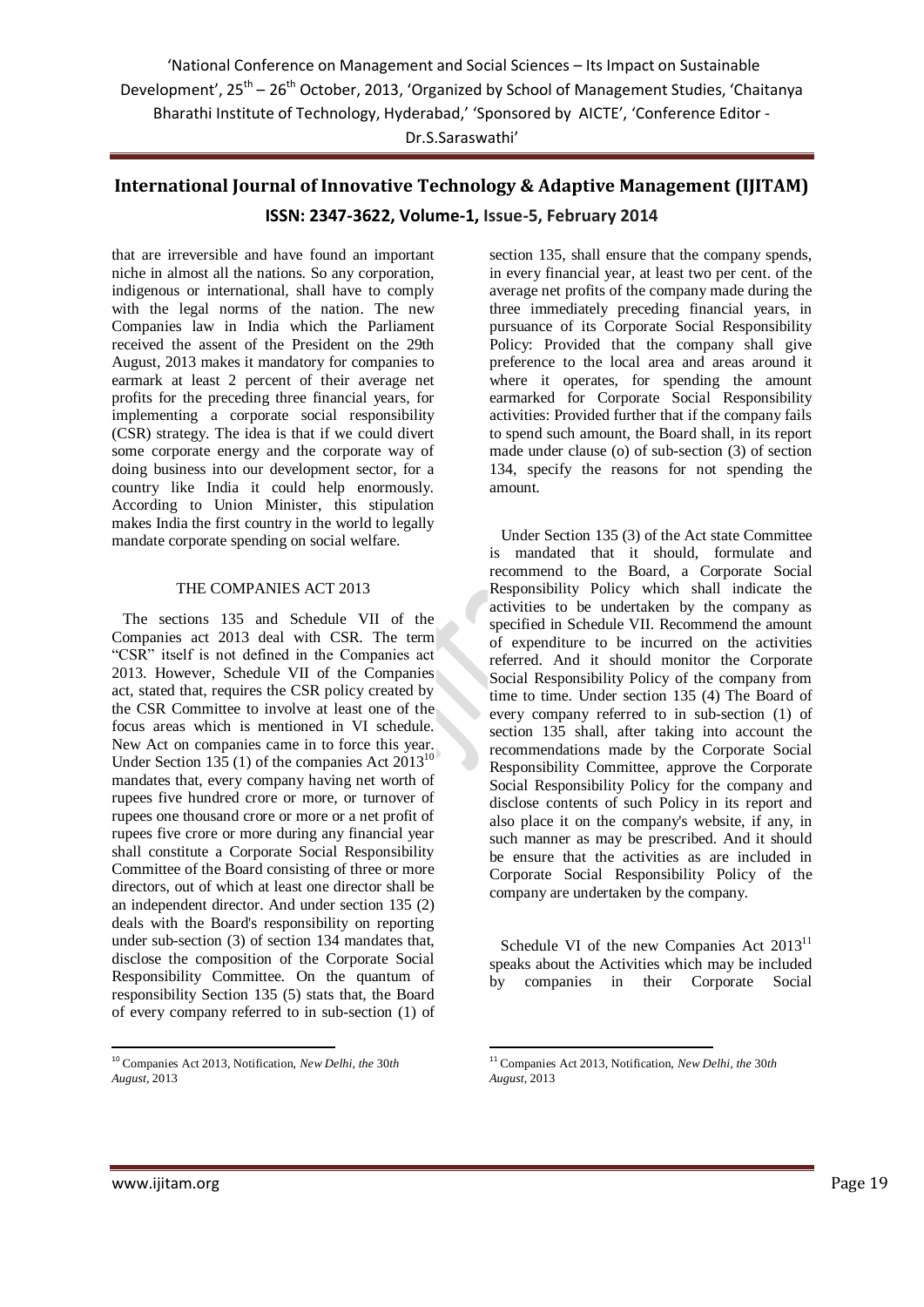'National Conference on Management and Social Sciences – Its Impact on Sustainable Development', 25<sup>th</sup> - 26<sup>th</sup> October, 2013, 'Organized by School of Management Studies, 'Chaitanya Bharathi Institute of Technology, Hyderabad,' 'Sponsored by AICTE', 'Conference Editor -

#### Dr.S.Saraswathi'

# **International Journal of Innovative Technology & Adaptive Management (IJITAM) ISSN: 2347-3622, Volume-1, Issue-5, February 2014**

Responsibility Policies. The followings are stated activities under schedule  $VI<sup>12</sup>$  of this act

- 1. Eradicating extreme hunger and poverty
- 2. Promotion of education
- 3. Promoting gender equality and empowering women
- 4. Reducing child mortality and improving maternal health
- 5. Combating human immunodeficiency virus, acquired immune deficiency syndrome, malaria and other diseases
- 6. Ensuring environmental sustainability
- 7. Employment enhancing vocational skills
- 8. Social business projects
- 9. Contribution to the Prime Minister's National Relief Fund or any other fund set up by the Central Government or the State Governments for socio-economic development and relief and funds for the welfare of the Scheduled Castes, the Scheduled Tribes, other backward classes, minorities and women
- 10. Such other matters as may be prescribed.

 This Act has two important provisions with regard to CSR. The first is that the board is mandated to ensure that the company will spend on the CSR .Second being that they have to give an explanation regarding the spending. So, effectively although there is no mandatory obligation on the company, but a responsibility is cast upon the board members<sup>13</sup>. An explanation that is unsatisfactory can empower the regulator to question the roles and duties of the directors making it not just a provision on paper but an obligation on the board, which they may not be able to get away from easily.

 With CSR spending become mandatory for prescribed class of companies, there is bound to be increased engagement of companies with social and development projects. The rationale for CSR

activity is that corporate earn their profit by exploiting different resources of the society, and so a portion of the benefit derived by them should be channelled for the betterment of society. Though compulsory CSR spending may seem burdensome for some class of companies, it will create of a sense of responsibility among Corporates, especially when they see benefits in the long term. Children, women, uneducated, and unemployed would be among the beneficiaries as CSR activities may be focused on them. The intention of policy makers is quite clear - to report business community's contribution for fulfilment of social, environmental and economic responsibilities. While contribution to the local community is a good objective, businesses should choose social, environmental and economic activities that contribute to society at large. CSR activities will also help improve the image of a company within the society as one that cares for the community. Significantly, there is no penalty for defaulting on CSR norms. Only an explanation is to be given by the board in its report for such non-compliance. So, it seems there is no real coercive factor. The new CSR Clause will only apply to some of the over 800,000 companies in India, including over 8,000 publicly listed companies and multinational companies. The accounting firm Ernst & Young estimates that the law would cover over 2,500 companies in India and generate over U.S. \$2 billion of CSR spending in local communities.

#### **Expected contribution for CSR after the CSR provisions are enforced**

| (india)<br>Gail<br>34,516.03<br>690.32<br>Limited |  |
|---------------------------------------------------|--|

<sup>14</sup> the Financial Year 2009-10, 2010-11, 2011-12

<sup>-</sup> $12$ Ibid

<sup>&</sup>lt;sup>13</sup> The 2% CSR Clause: New Requirements for Companies in India, Kordant Report Series, © 2013 Kordant Philanthropy Advisors.

<sup>&</sup>lt;sup>15</sup> 2% of the Average Profits